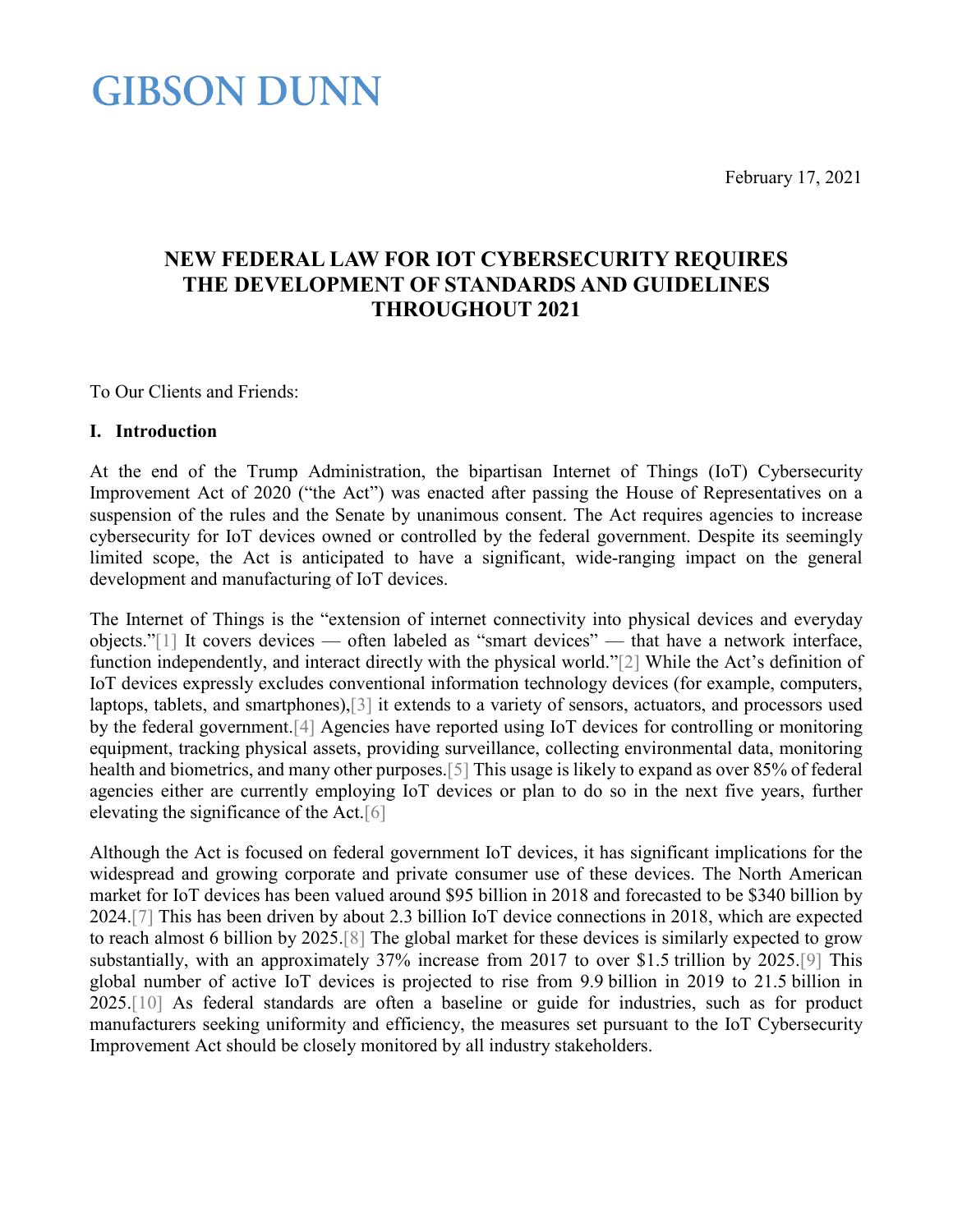#### **II. Provisions of the Act**

The Act has a few primary components for strengthening IoT cybersecurity and the government's critical technology infrastructure. First, the National Institute of Standards and Technology (NIST) is tasked with developing security standards and guidelines for the appropriate use and management of all IoT devices owned or controlled by the federal government and connected to its information systems[.\[11\]](#page-4-6) This includes establishing minimum information security requirements for managing cybersecurity risks associated with these devices. In formulating these guidelines, NIST must consider its current efforts regarding the security of IoT devices, as well as the "relevant standards, guidelines, and best practices developed by the private sector, agencies, and public-private partnerships.["\[12\]](#page-4-7) Within 90 days, NIST will promulgate the standards and guidelines for the Office of Management and Budget (OMB) to implement, under consultation with the Department of Homeland Security (DHS) as necessary, by reviewing agency information security policies and principles for consistency[.\[13\]](#page-4-8) Devices that are a part of a national security system, however, are exempt from review by OMB[.\[14\]](#page-4-9)

A second set of the Act's provisions govern the disclosure process among federal agencies and contractors regarding information security vulnerabilities. Again, NIST is tasked with creating guidelines, within 180 days, to advise agencies and contractors on measures for receiving, reporting, and disseminating information about security vulnerabilities and their resolution[.\[15\]](#page-4-10) These guidelines will also be formulated by considering non-governmental sources in order to better align them with industry best practices, international standards, and "any other appropriate, relevant, and widely-used standard.["\[16\]](#page-4-11) Similarly, these measures will be implemented by OMB in consultation with DHS, who will also provide operational and technical assistance to agencies[.\[17\]](#page-4-12)

While the previous components will set the baseline for federal IoT cybersecurity standards, the real bite of the Act comes from its prohibition on agencies from procuring, obtaining, or using any IoT devices that would render an agency non-compliant with NIST's standards and guidelines[.\[18\]](#page-4-13) These determinations will be made by an agency's Chief Information Officer (CIO) upon reviewing its government contracts involving IoT devices[.\[19\]](#page-4-14) Agency heads have some flexibility to waive this prohibition, however, if the agency CIO determines that the device is necessary for either national security interests or research purposes, or if it is secured using alternative and effective methods based on the function of the device[.\[20\]](#page-4-15) IoT device manufacturers currently supplying or vying for government contracts should ensure cybersecurity compliance by the time that the prohibition takes effect in December 2022[.\[21\]](#page-4-16) All other IoT device manufacturers, including those that focus entirely on private consumers, would also be well-advised to carefully consider the requirements established pursuant to the Act, as the U.S. government is the single largest consumer in the world and creates standards that are likely to have trickle-down effects on the industry as a whole.

Lastly, a few of the Act's remaining provisions require the Government Accountability Office (GAO) to submit reports to Congress on the processes established by the Act and broader IoT efforts[.\[22\]](#page-4-17)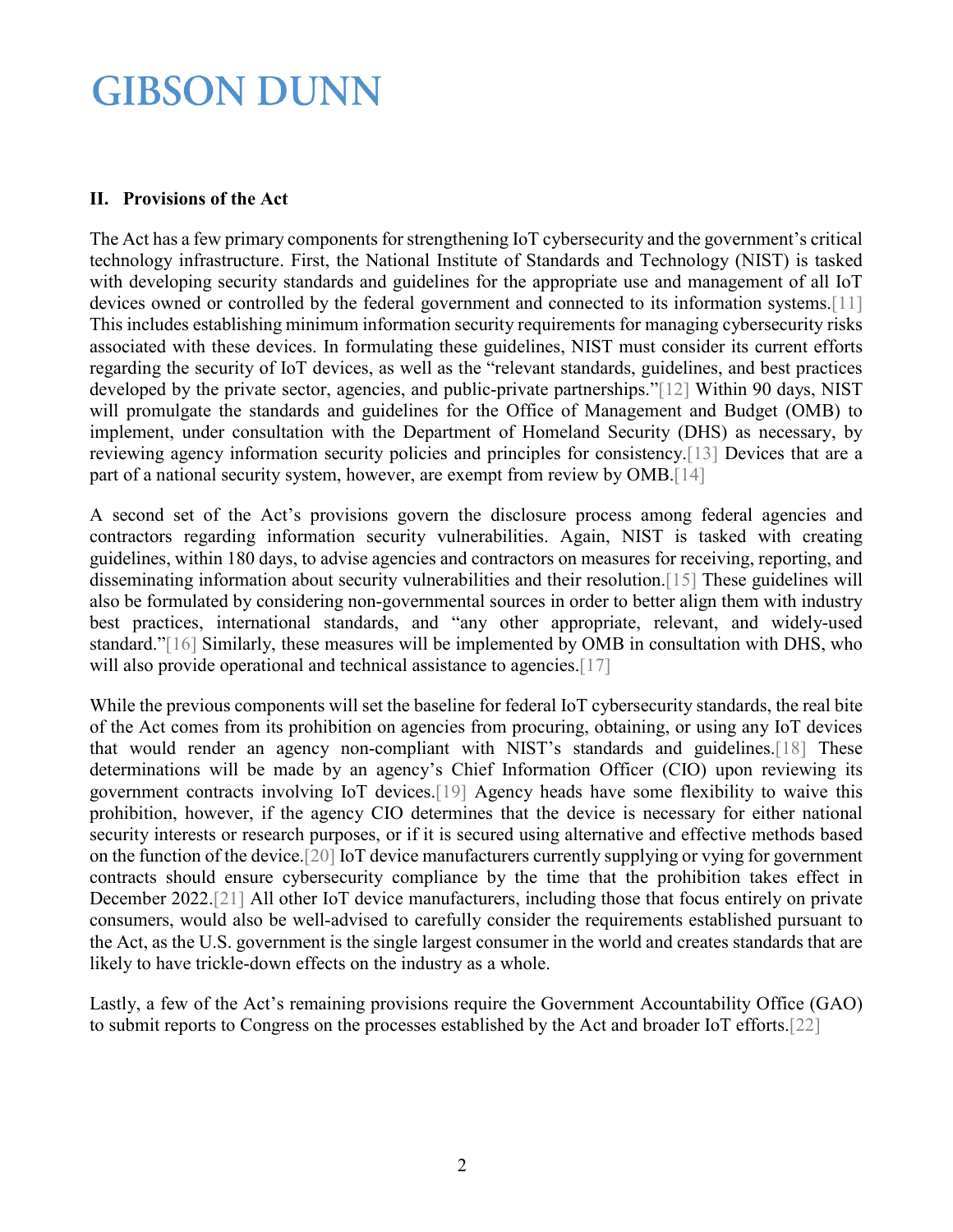### **III. Draft Guidance by NIST**

Since the Act was passed, NIST has already started carrying out its mandate by releasing four new public drafts of its guidance on IoT cybersecurity. The first document — Draft NIST SP 800-213 — is a part of the Special Publication 800-series developed to address and support the security and privacy needs of U.S. government information systems[.\[23\]](#page-5-0) This draft provides guidance for federal agencies to establish and evaluate the security capabilities required in their IoT devices[.\[24\]](#page-5-1) It includes background information on the security challenges posed by IoT devices, as well as various considerations for managing risks and vulnerabilities.

The remaining three draft documents — NIST Interagency Reports (NISTIRs) 8259B, 8259C, and 8259D — build upon a series directed at establishing baselines for IoT device manufacturers to identify and meet the security requirements expected by customers[.\[25\]](#page-5-2) This 8259-series currently contains a total of five documents that together discuss foundational cybersecurity activities, baselines for cybersecurity and non-technical capabilities, and a process for developing customized cybersecurity profiles to meet the needs of specific IoT device customers or applications[.\[26\]](#page-5-3) The series contains an example of the process applied to create a profile on the federal government customer, which can also serve as a guide for manufacturers to profile other customers and markets. On January 7, 2021, NIST also published a report — NISTIR 8322 — summarizing the feedback received from its July 2020 workshop on the creation of the federal profile of IoT device cybersecurity requirements[.\[27\]](#page-5-4)

Since releasing the drafts, NIST has opened a public comment period for soliciting community input. This comment period was recently extended to February 26, 2021. Any IoT stakeholders should consider reviewing the documents and providing feedback to NIST. The Act directs NIST to release finalized standards and guidelines by March 4, 2021, for the appropriate use and management of government IoT devices by federal agencies[.\[28\]](#page-5-5) NIST must also establish its guidelines for receiving, reporting, and disseminating information about security vulnerabilities and their resolution by June 2, 2021[.\[29\]](#page-5-6)

### **IV. Context and Effect**

The IoT Cybersecurity Improvement Act of 2020 will undoubtedly help strengthen critical technology infrastructure, although how effective it will be at preventing attacks remains to be seen. The Act comes at a time when addressing information security vulnerabilities in the government's contractor supply chain is as pressing as ever.

Some IoT devices released into consumer markets have turned out to have insufficient cybersecurity protections, as cyber criminals have found ways to exploit the trade-offs between cost, expediency, and security made by manufacturers to meet rapidly evolving consumer demands. Cyber criminals have taken advantage of IoT vulnerabilities to access systems and data, as well as to commit denial-of-service or ransomware attacks. For example, the infamous Mirai botnet used insecure IoT devices to conduct a massive distributed denial-of-service attack in 2016 that took down the websites of multiple major U.S. companies[.\[30\]](#page-5-7) This issue has only intensified as the global coronavirus pandemic has driven further reliance on IoT devices. A recent report indicated that the share of IoT devices being infected has doubled in 2020 compared to other similarly connected devices[.\[31\]](#page-5-8)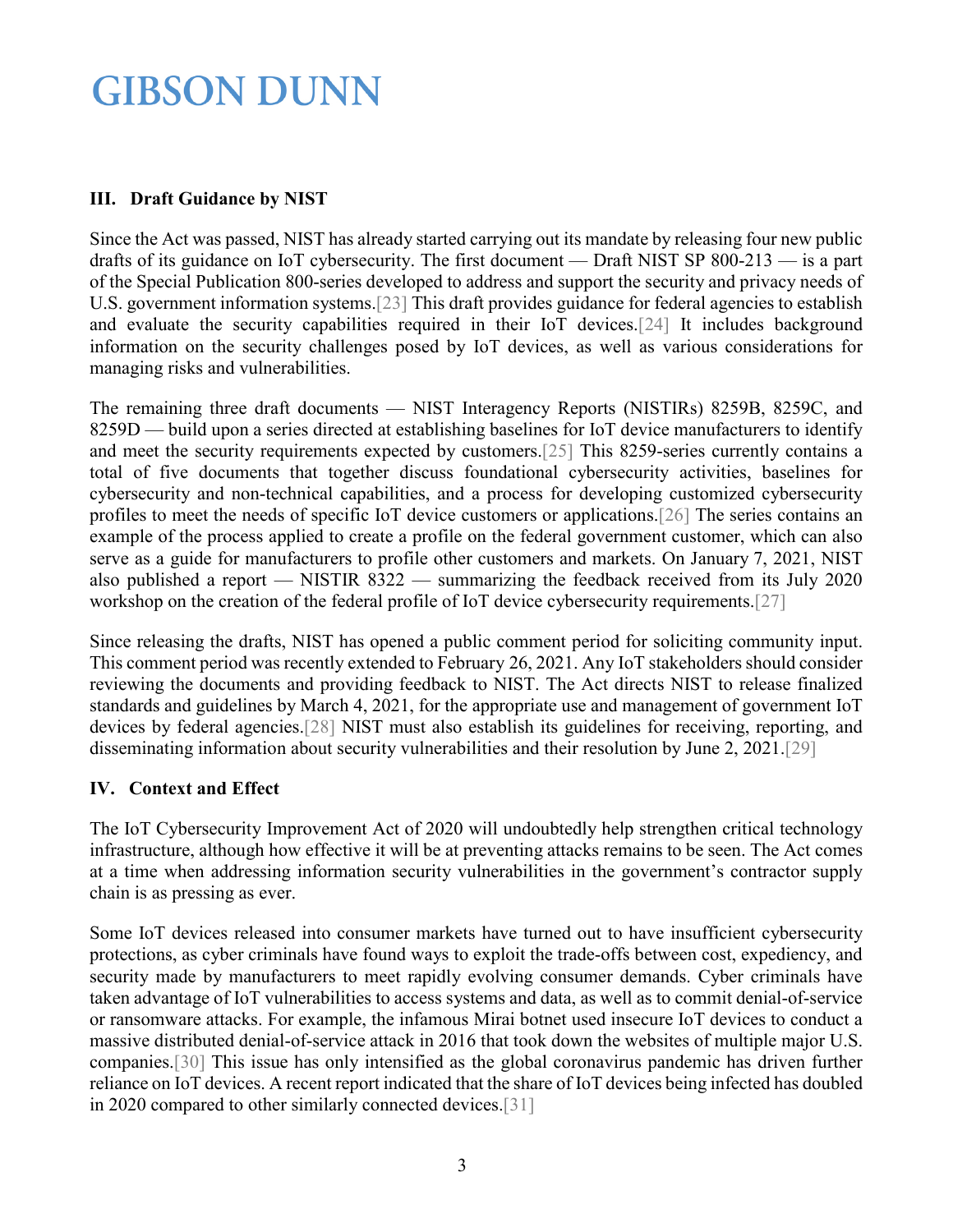Very few states have enacted legislation requiring IoT device manufacturers to meet certain cybersecurity standards. These states include California and Oregon, both of which mandate manufacturers to equip devices with "reasonable security feature[s].["\[32\]](#page-5-9) Beyond the U.S., Europe has a baseline cybersecurity standard for consumer IoT devices, which was released by the European Telecommunications Standards Institute in June 2020[,\[33\]](#page-6-0) as well as guidelines by the European Union Agency for Cybersecurity (ENISA) for securing supply chain processes used to develop IoT products[.\[34\]](#page-6-1) The U.K. has also taken recent regulatory steps to directly address IoT device cybersecurity[.\[35\]](#page-6-2) As the first federal legislation in the U.S. targeting IoT security, the IoT Cybersecurity Improvement Act is a welcome addition to the country's historically sectored and disparate legal landscape for information security and data privacy.

The Act's improvements for federal IoT device security are anticipated to similarly strengthen and push forward protections in the private sector. The cybersecurity standards for federal IoT devices and contractors are likely to both reflect and shift what security features are deemed "reasonable" — the legal standard adopted by California and Oregon for evaluating IoT device security[.\[36\]](#page-6-3) The concept of reasonableness is also used to assert civil liability against product manufacturers by claiming that the lack of certain features or measures is unreasonable and a failure of the duty of care. As NIST is required to consider private sector best practices in developing its standards and guidelines, the public-private relationship can create a positive feedback loop that will propel IoT cybersecurity protections towards continuous improvement. Some manufacturers could maintain and highlight distinctions between public and private consumer security needs to attempt to avoid having the federal standards used against them in civil liability. Others manufacturers of IoT devices may simply find it easier to have uniform security mechanisms in both their government and private consumer products. Nonetheless, the developing standards and guidelines being established pursuant to the IoT Cybersecurity Improvement Act will have significant implications for the IoT device industry as a whole and should be carefully considered.

\* \* \*

The legal issues and obligations related to the IoT Cybersecurity Improvement Act of 2020 are likely to shift as federal agencies implement its provisions. We will continue to monitor and advise on developments, and we are available to guide companies through these and related issues. Please do not hesitate to contact us with any questions.

<span id="page-3-0"></span> $\mathcal{L}_\text{max}$  , where  $\mathcal{L}_\text{max}$ 

 <sup>[1]</sup> Cong. Rsch. Serv., *H.R.1668 — IoT Cybersecurity Improvement Act of 2020: Summary*, Congress.Gov, https://www.congress.gov/bill/116th-congress/house-bill/1668 (last visited Dec. 29, 2020).

<span id="page-3-1"></span> <sup>[2]</sup> Internet of Things Cybersecurity Improvement Act of 2020, Pub. L. No. 116-207, § 2(4), 134 Stat. 1001, 1001 (2020).

<span id="page-3-2"></span> <sup>[3]</sup> *See id.*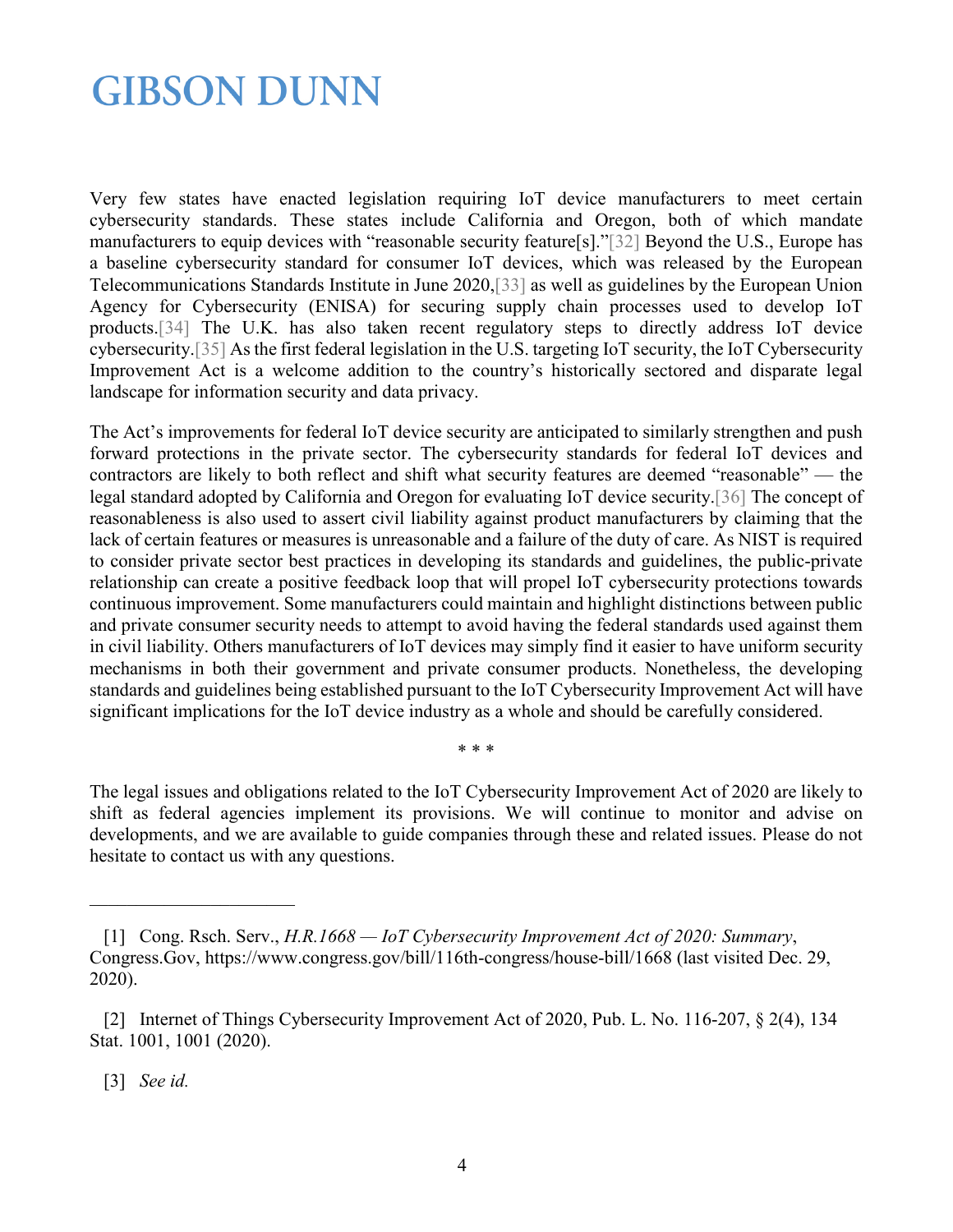[4] U.S. Gov't Accountability Off., GAO-20-577, Internet of Things: Information on Use by Federal Agencies 5 (2020).

<span id="page-4-1"></span><span id="page-4-0"></span>[5] *Id.* at 7–11.

[6] *Id.* at 11–12.

<span id="page-4-2"></span> [7] Shanhong Liu, *Internet of Things in the U.S. — Statistics & Facts*, Statista (May 29, 2020), https://www.statista.com/topics/5236/internet-of-things-iot-in-the-us.

<span id="page-4-3"></span>[8] *Id.*

<span id="page-4-4"></span> [9] Patricia Moloney Figliola, Cong. Rsch. Serv., IF11239, The Internet of Things (IoT): An Overview 2 (2020), https://crsreports.congress.gov/product/pdf/IF/IF11239 (citing the predictions by IoT Analytics).

<span id="page-4-6"></span><span id="page-4-5"></span>[10] *Id.* at 1.

<span id="page-4-7"></span>[11] IoT Cybersecurity Improvement Act  $\S$  4(a)(1).

<span id="page-4-8"></span>[12] *Id.* § 4(a)(2)–(3).

[13] *Id.* § 4(b)(1)–(2). OMB shall conduct this review no later than 180 days after NIST completes the development of the relevant standards and guidelines. *Id.* § 4(b)(1).

<span id="page-4-10"></span><span id="page-4-9"></span>[14] *Id.* § 4(b)(3).

<span id="page-4-11"></span>[15] *See id.* § 5(a).

<span id="page-4-12"></span>[16] *Id.* § 5(b)(1).

[17] IoT Cybersecurity Improvement Act §§ 5(d)–(e), 6(a)–(c). OMB shall develop and oversee this implementation no later than two years after the Act is enacted. *Id.* § 6(a).

- <span id="page-4-14"></span><span id="page-4-13"></span>[18] *Id.* § 7(a)(1).
- <span id="page-4-15"></span>[19] *Id.* § 7(a)(1).
- <span id="page-4-16"></span>[20] *Id.* § 7(b).
- <span id="page-4-17"></span>[21] *Id.* § 7(d).
- [22] *Id.* §§ 7(c), 8.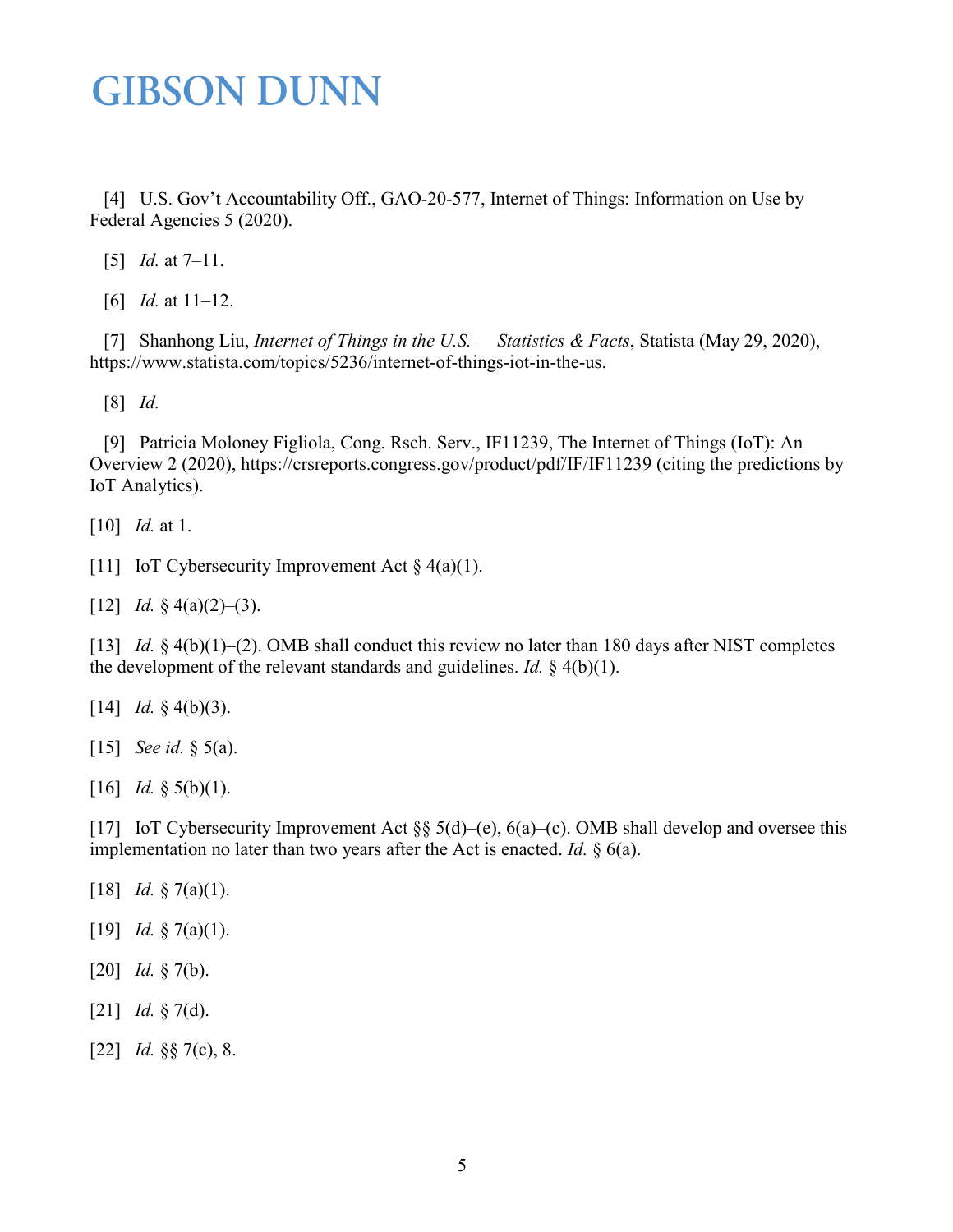<span id="page-5-0"></span>[23] *NIST Special Publication 800-Series General Information*, Nat'l Inst. Standards & Tech. (May 21, 2018), https://www.nist.gov/itl/publications-0/nist-special-publication-800-series-generalinformation.

<span id="page-5-1"></span>[24] Michael Fagan et al., *SP 800-213 (Draft) — IoT Device Cybersecurity Guidance for the Federal Government: Establishing IoT Device Cybersecurity Requirements*, Nat'l Inst. Standards & Tech. (Dec. 2020), https://csrc.nist.gov/publications/detail/sp/800-213/draft.

<span id="page-5-2"></span>[25] *Defining IoT Cybersecurity Requirements: Draft Guidance for Federal Agencies and IoT Device Manufacturers (SP 800-213, NISTIRs 8259B/C/D)*, Nat'l Inst. Standards & Tech. (Dec. 15, 2020), https://www.nist.gov/news-events/news/2020/12/defining-iot-cybersecurity-requirements-draftguidance-federal-agencies-and.

<span id="page-5-3"></span>[26] Michael Fagan et al., *NISTIR 8259 — Foundational Cybersecurity Activities for IoT Device Manufacturers*, Nat'l Inst. Standards & Tech. (May 2020),

https://csrc.nist.gov/publications/detail/nistir/8259/final; Michael Fagan et al., *NISTIR 8259A — IoT Device Cybersecurity Capability Core Baseline*, Nat'l Inst. Standards & Tech. (May 2020), https://csrc.nist.gov/publications/detail/nistir/8259a/final; Michael Fagan et al., *NISTIR 8259B (Draft) — IoT Non-Technical Supporting Capability Core Baseline*, Nat'l Inst. Standards & Tech. (Dec. 2020), https://csrc.nist.gov/publications/detail/nistir/8259b/draft; Michael Fagan et al., *NISTIR 8259C (Draft) — Creating a Profile Using the IoT Core Baseline and Non-Technical Baseline*, Nat'l Inst. Standards & Tech. (Dec. 2020), https://csrc.nist.gov/publications/detail/nistir/8259c/draft; Michael Fagan et al., *NISTIR 8259D (Draft) — Profile Using the IoT Core Baseline and Non-Technical Baseline for the Federal Government*, Nat'l Inst. Standards & Tech. (Dec. 2020), https://csrc.nist.gov/publications/detail/nistir/8259d/draft.

<span id="page-5-4"></span>[27] Katerina Megas et al., *NISTIR 8322 — Workshop Summary Report for "Building the Federal Profile For IoT Device Cybersecurity" Virtual Workshop*, Nat'l Inst. Standards & Tech. (Jan. 2021), https://csrc.nist.gov/publications/detail/nistir/8322/final.

<span id="page-5-6"></span><span id="page-5-5"></span>[28] *See* IoT Cybersecurity Improvement Act § 4(a)(1).

<span id="page-5-7"></span>[29] *See id.* § 5(a).

[30] *See* Nicole Perlroth, *Hackers Used New Weapons to Disrupt Major Websites Across U.S.*, N.Y. Times (Oct. 21, 2016), https://www.nytimes.com/2016/10/22/business/internet-problems-attack.html.

<span id="page-5-9"></span><span id="page-5-8"></span>[31] Nokia, Threat Intelligence Report 2020 9 (2020), https://onestore.nokia.com/asset/210088.

[32] *See* Cal. Civ. Code § 1798.91.04(a) (2018); Or. Rev. Stat. § 646A.813(2) (2019). Some states have proposed similar legislation. *See, e.g.*, H.B. 3391, 101st Gen. Assemb., Reg. Sess. (Ill. 2019); A.B. 2229, Gen. Assemb., Reg. Sess. (N.Y. 2019); H.B. 888, 441st Gen. Assemb., Reg. Sess. (M.D. 2020).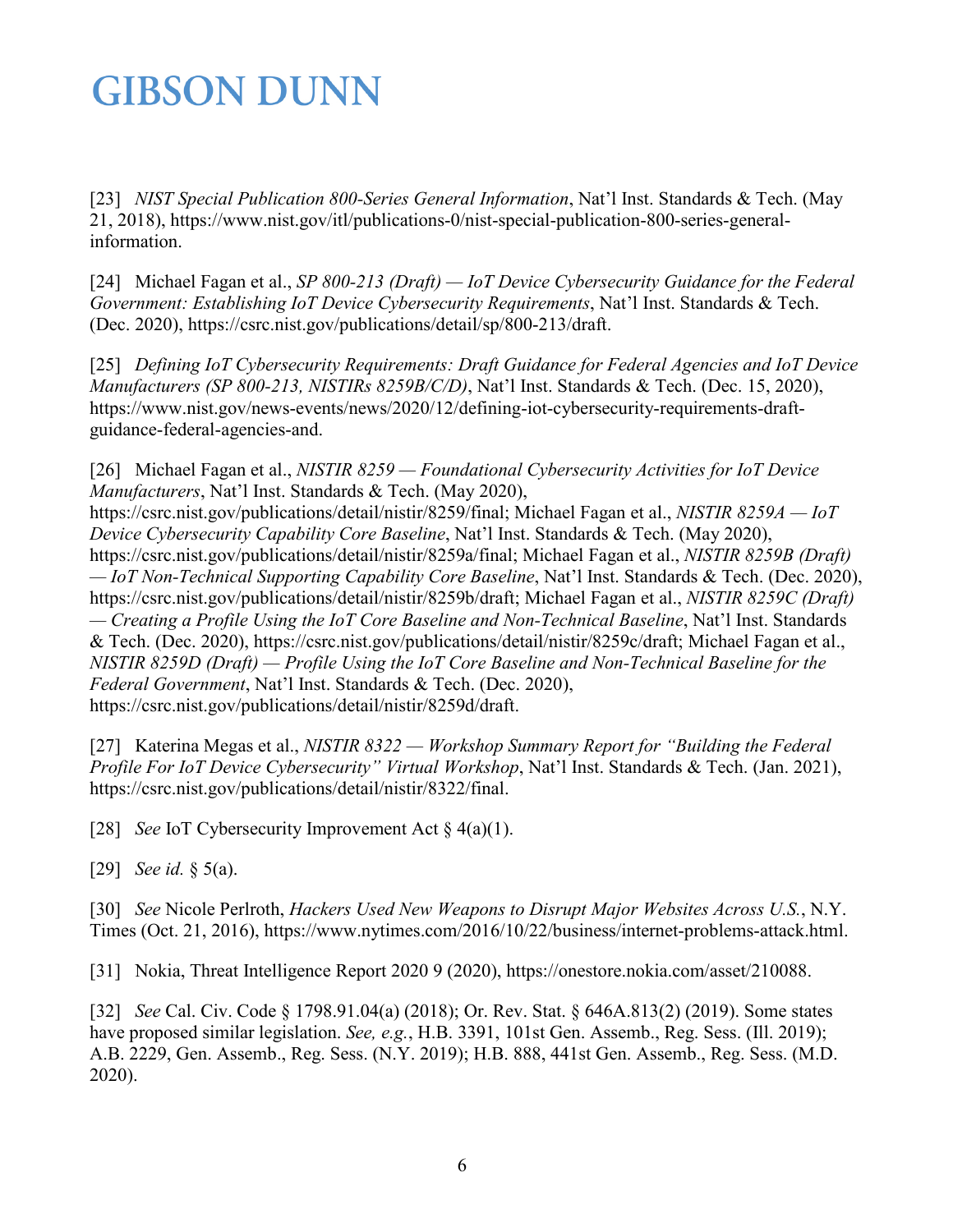<span id="page-6-0"></span>[33] Sophia Antipolis, *ETSI Releases World-Leading Consumer IoT Security Standard*, ETSI (June 30, 2020), https://www.etsi.org/newsroom/press-releases/1789-2020-06-etsi-releases-world-leadingconsumer-iot-security-standard.

<span id="page-6-1"></span>[34] *IoT Security: ENISA Publishes Guidelines on Securing the IoT Supply Chain*, ENISA (Nov. 9, 2020), https://www.enisa.europa.eu/news/enisa-news/iot-security-enisa-publishes-guidelines-onsecuring-the-iot-supply-chain.

<span id="page-6-2"></span>[35] Dep't for Digital, Culture, Media & Sport, *Secure by Design*, Gov.UK (July 16, 2020), https://www.gov.uk/government/collections/secure-by-design#history.

<span id="page-6-3"></span>[36] *See* Cal. Civ. Code § 1798.91.04(a) (2018); Or. Rev. Stat. § 646A.813(2) (2019).

#### . . . . .

*This article was prepared by Alexander H. Southwell and Terry Y. Wong.*

*Gibson Dunn's lawyers are available to assist in addressing any questions you may have regarding these developments. Please contact the Gibson Dunn lawyer with whom you usually work, the authors, or any of the following members of the firm's [Privacy, Cybersecurity and Data Innovation](https://www.gibsondunn.com/practice/privacy-cybersecurity-and-data-innovation/) practice group:*

### *United States*

*[Alexander H. Southwell](https://www.gibsondunn.com/lawyer/southwell-alexander-h/) – Co-Chair, PCDI Practice, New York (+1 212-351-3981, [asouthwell@gibsondunn.com\)](mailto:asouthwell@gibsondunn.com) [S. Ashlie Beringer](https://www.gibsondunn.com/lawyer/beringer-s-ashlie/) – Co-Chair, PCDI Practice, Palo Alto (+1 650-849-5327, [aberinger@gibsondunn.com\)](mailto:aberinger@gibsondunn.com) [Debra Wong Yang](https://www.gibsondunn.com/lawyer/yang-debra-wong/) – Los Angeles (+1 213-229-7472, [dwongyang@gibsondunn.com\)](mailto:dwongyang@gibsondunn.com) [Matthew Benjamin](https://www.gibsondunn.com/lawyer/benjamin-matthew/) – New York (+1 212-351-4079, [mbenjamin@gibsondunn.com\)](mailto:mbenjamin@gibsondunn.com) [Ryan T. Bergsieker](https://www.gibsondunn.com/lawyer/bergsieker-ryan-t/) – Denver (+1 303-298-5774, [rbergsieker@gibsondunn.com\)](mailto:rbergsieker@gibsondunn.com) [Howard S. Hogan](https://www.gibsondunn.com/lawyer/hogan-howard-s/) – Washington, D.C. (+1 202-887-3640, [hhogan@gibsondunn.com\)](mailto:hhogan@gibsondunn.com) [Joshua A. Jessen](https://www.gibsondunn.com/lawyer/jessen-joshua-a/) – Orange County/Palo Alto (+1 949-451-4114/+1 650-849-5375, [jjessen@gibsondunn.com\)](mailto:jjessen@gibsondunn.com) [Kristin A. Linsley](https://www.gibsondunn.com/lawyer/linsley-kristin-a/) – San Francisco (+1 415-393-8395, [klinsley@gibsondunn.com\)](mailto:klinsley@gibsondunn.com) [H. Mark Lyon](https://www.gibsondunn.com/lawyer/lyon-h-mark/) – Palo Alto (+1 650-849-5307, [mlyon@gibsondunn.com\)](mailto:mlyon@gibsondunn.com) [Karl G. Nelson](https://www.gibsondunn.com/lawyer/nelson-karl-g/) – Dallas (+1 214-698-3203, [knelson@gibsondunn.com\)](mailto:knelson@gibsondunn.com) [Ashley Rogers](https://www.gibsondunn.com/lawyer/rogers-ashley/) – Dallas (+1 214-698-3316, [arogers@gibsondunn.com\)](mailto:arogers@gibsondunn.com) [Deborah L. Stein](https://www.gibsondunn.com/lawyer/stein-deborah-l/) – Los Angeles (+1 213-229-7164, [dstein@gibsondunn.com\)](mailto:dstein@gibsondunn.com) [Eric D. Vandevelde](https://www.gibsondunn.com/lawyer/vandevelde-eric-d/) – Los Angeles (+1 213-229-7186, [evandevelde@gibsondunn.com\)](mailto:evandevelde@gibsondunn.com) [Benjamin B. Wagner](https://www.gibsondunn.com/lawyer/wagner-benjamin/) – Palo Alto (+1 650-849-5395, [bwagner@gibsondunn.com\)](mailto:bwagner@gibsondunn.com) [Michael Li-Ming Wong](https://www.gibsondunn.com/lawyer/wong-michael-li-ming/) – San Francisco/Palo Alto (+1 415-393-8333/+1 650-849-5393, [mwong@gibsondunn.com\)](mailto:mwong@gibsondunn.com) [Cassandra L. Gaedt-Sheckter](https://www.gibsondunn.com/lawyer/gaedt-sheckter-cassandra-l/) – Palo Alto (+1 650-849-5203, [cgaedt-sheckter@gibsondunn.com\)](mailto:cgaedt-sheckter@gibsondunn.com)*